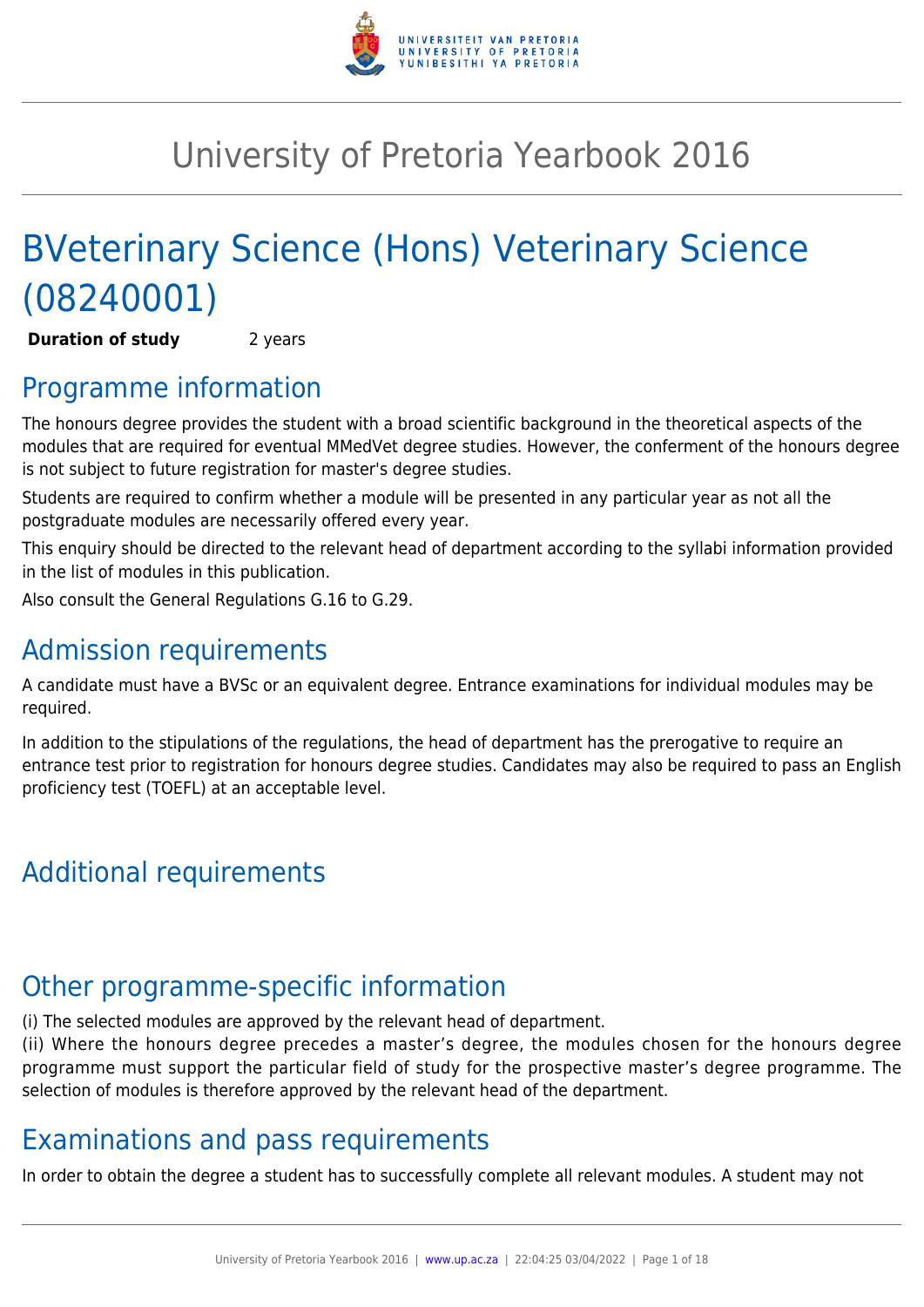

register and sit for an examination more than twice in the same module.

A minimum examination mark of 50% is required in each of the modules where a semester or year mark is not required. However, where a semester or year mark is required, the latter should contribute at least 30% to the final mark. A subminimum of 40% is required in the examination and a final mark of at least 50% to pass the module. Instructions regarding requirements for semester, year or examination marks are published in the study guides, for the specific attention of students.

### Pass with distinction

To obtain the degree with distinction, a minimum of 60% is required in each module, as well as a cumulative average of at least 75% for all the modules.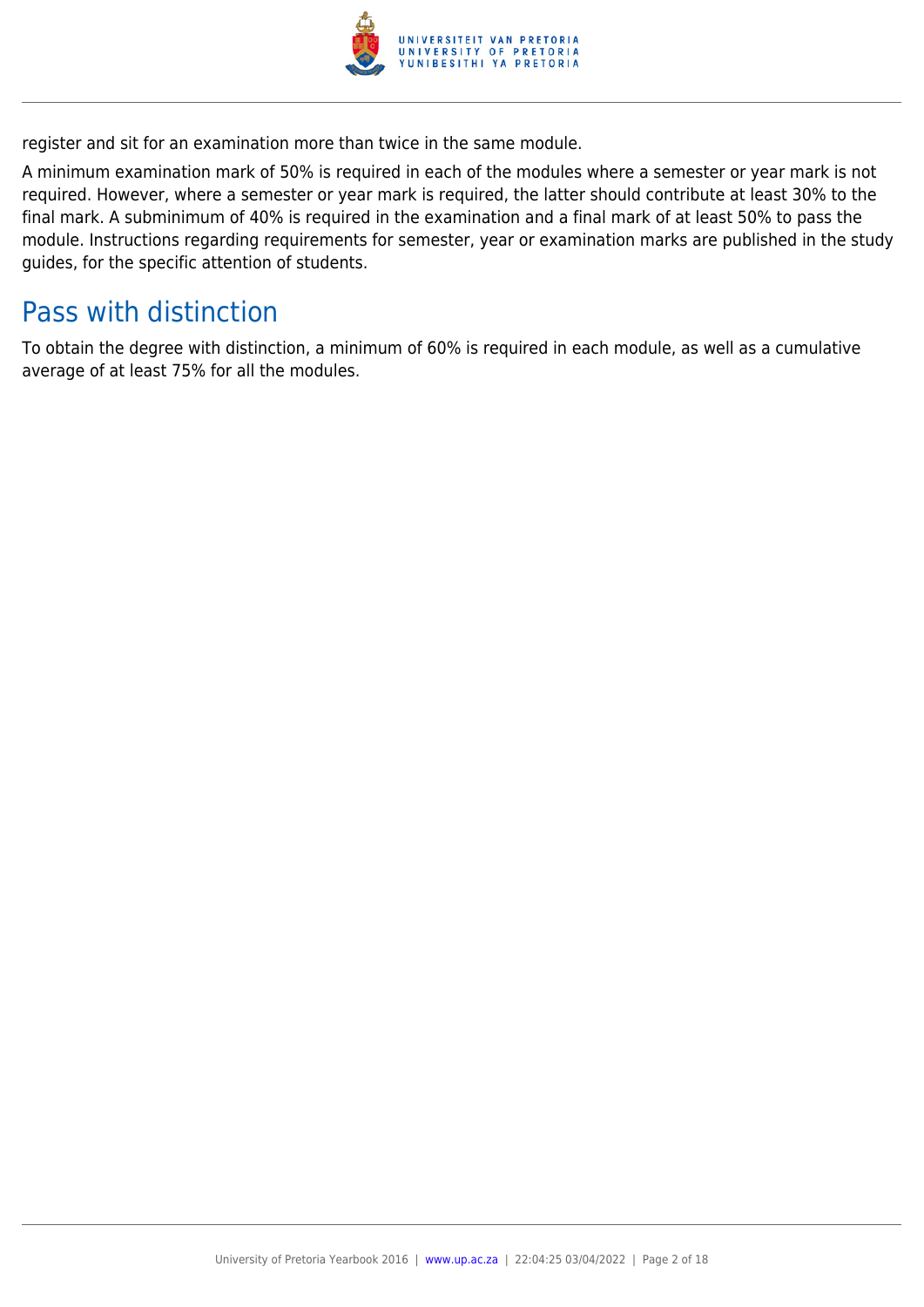

### Curriculum: Year 1

**Minimum credits: 60**

### **Core modules**

### **Radiology: Dogs and cats 781 (DIM 781)**

| <b>Module credits</b>         | 39.00                                |
|-------------------------------|--------------------------------------|
| <b>Prerequisites</b>          | No prerequisites.                    |
| <b>Language of tuition</b>    | English                              |
| <b>Academic organisation</b>  | <b>Companion Animal Clin Studies</b> |
| <b>Period of presentation</b> | Year                                 |

### **Module content**

Advanced study of radiology of dogs and cats.

The module extends over a period of one year. Approximately 18 lectures/group discussions are presented fortnightly on Wednesday mornings. Training is done mainly by means of practical interpretation of radiographic images and the presentation of 2 case reports.

The pathophysiology, diagnosis and prognosis of pathological conditions are discussed, as well as ways in which this field of study is linked to other diagnostic methods in order to confirm a diagnosis.

The module is normally only presented in alternate years.

### **Non-radiological diagnostic imaging of dogs and cats 782 (DIM 782)**

| <b>Module credits</b>         | 30.00                                |
|-------------------------------|--------------------------------------|
| <b>Prerequisites</b>          | No prerequisites.                    |
| Language of tuition           | English                              |
| <b>Academic organisation</b>  | <b>Companion Animal Clin Studies</b> |
| <b>Period of presentation</b> | Year                                 |

### **Module content**

Advanced study in non-radiological diagnostic imaging of dogs and cats.

The module extends over a period of about 8 months. Approximately 12 lectures/group discussions are presented fortnightly on Wednesday mornings. Approximately 76% is allocated to diagnostic ultrasound; 8% to MRI, CT and Scintigraphy each respectively. Training is done mainly by means of interactive lectures and discussions and practical interpretation of a variety of images and the presentation of two case reports. The pathophysiology, diagnosis and prognosis of pathological conditions are discussed, as well as ways in which this field of study is linked to other diagnostic methods in order to confirm a diagnosis. The module is normally only presented in alternate years.

### **Radiology: Horses 783 (DIM 783)**

| <b>Module credits</b> | 33.00                                                               |
|-----------------------|---------------------------------------------------------------------|
| <b>Prerequisites</b>  | No prerequisites.                                                   |
| <b>Contact time</b>   | 1 lecture per week, 1 discussion class per week, 1 seminar per week |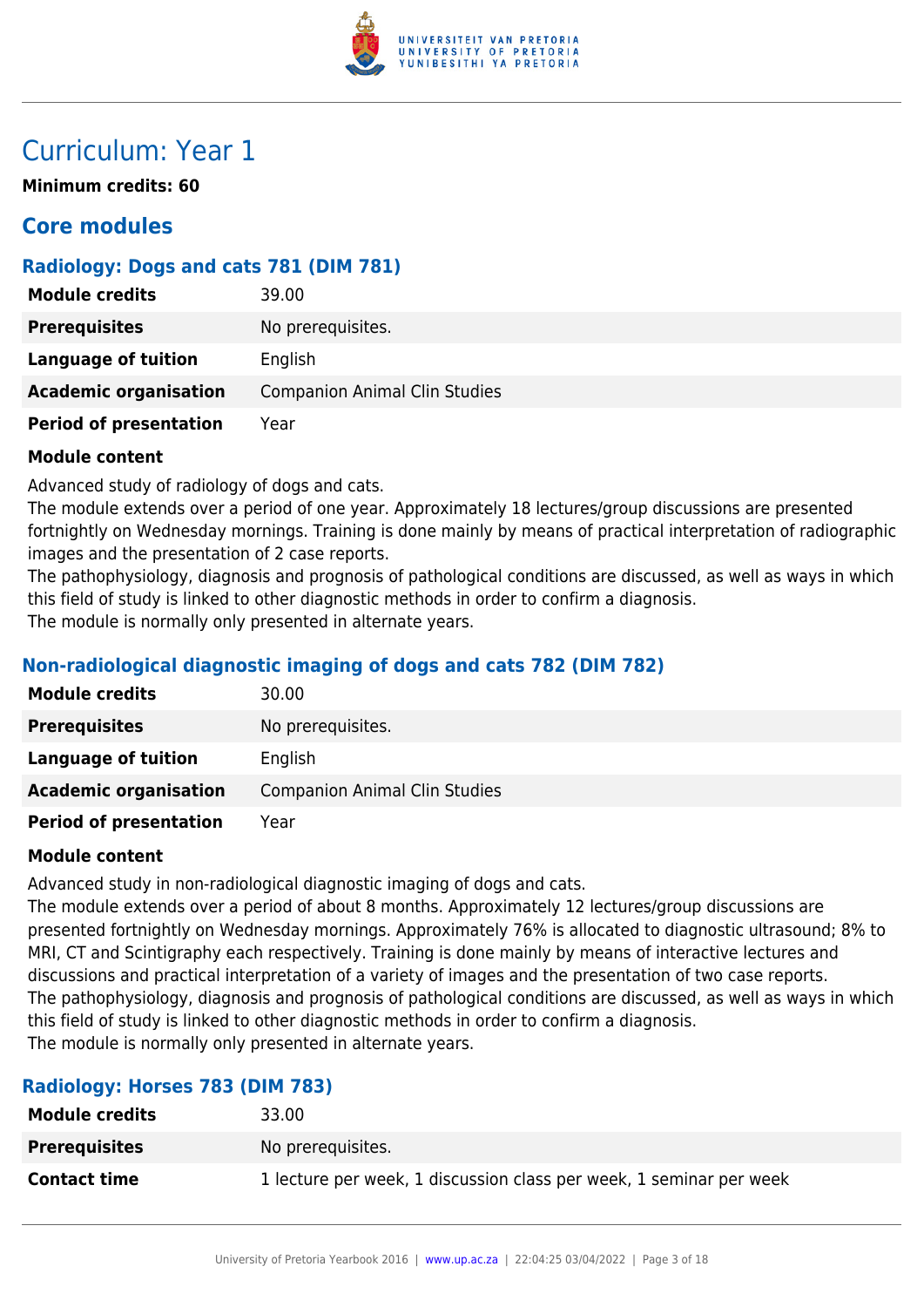

| <b>Language of tuition</b>    | English                              |
|-------------------------------|--------------------------------------|
| <b>Academic organisation</b>  | <b>Companion Animal Clin Studies</b> |
| <b>Period of presentation</b> | Year                                 |

Advanced study of radiology of horses.

The module extends over a period of one year. Approximately 16 lectures/group discussions are presented fortnightly on Wednesday mornings. Training is done mainly by means of practical interpretation of radiographic images and the presentation of two case reports.

The pathophysiology, diagnosis and prognosis of pathological conditions are discussed as well as ways in which this field of study relates to other diagnostic methods used to confirm a diagnosis.

The module is normally only presented in alternate years.

### **Non-radiological diagnostic imaging of horses 784 (DIM 784)**

| 33.00                                    |
|------------------------------------------|
| No prerequisites.                        |
| 1 seminar per week, 1 practical per week |
| English                                  |
| <b>Companion Animal Clin Studies</b>     |
| Year                                     |
|                                          |

### **Module content**

Advanced study in non-radiological diagnostic imaging of horses.

The module extends over a period of about 9 months. Approximately 13 lectures/group discussions are presented fortnightly on Wednesday mornings. Approximately 80% is allocated to diagnostic ultrasound; 5% to MRI, 5% to CT and 10% to Scintigraphy. Training is done mainly by means of interactive lectures and discussions and practical interpretation of a variety of images and the presentation of two case reports.

The pathophysiology, diagnosis and prognosis of pathological conditions are discussed, as well as ways in which this field of study is linked to other diagnostic methods in order to confirm a diagnosis.

The module is normally only presented in alternate years.

### **Small animal medicine 702 (GEN 702)**

| <b>Module credits</b>         | 33.00                                |
|-------------------------------|--------------------------------------|
| <b>Prerequisites</b>          | No prerequisites.                    |
| Language of tuition           | English                              |
| <b>Academic organisation</b>  | <b>Companion Animal Clin Studies</b> |
| <b>Period of presentation</b> | Year                                 |

### **Module content**

Advanced theoretical study in small animal medicine. Study of the conditions of internal organs is not included in this module. The module may include selected practical aspects.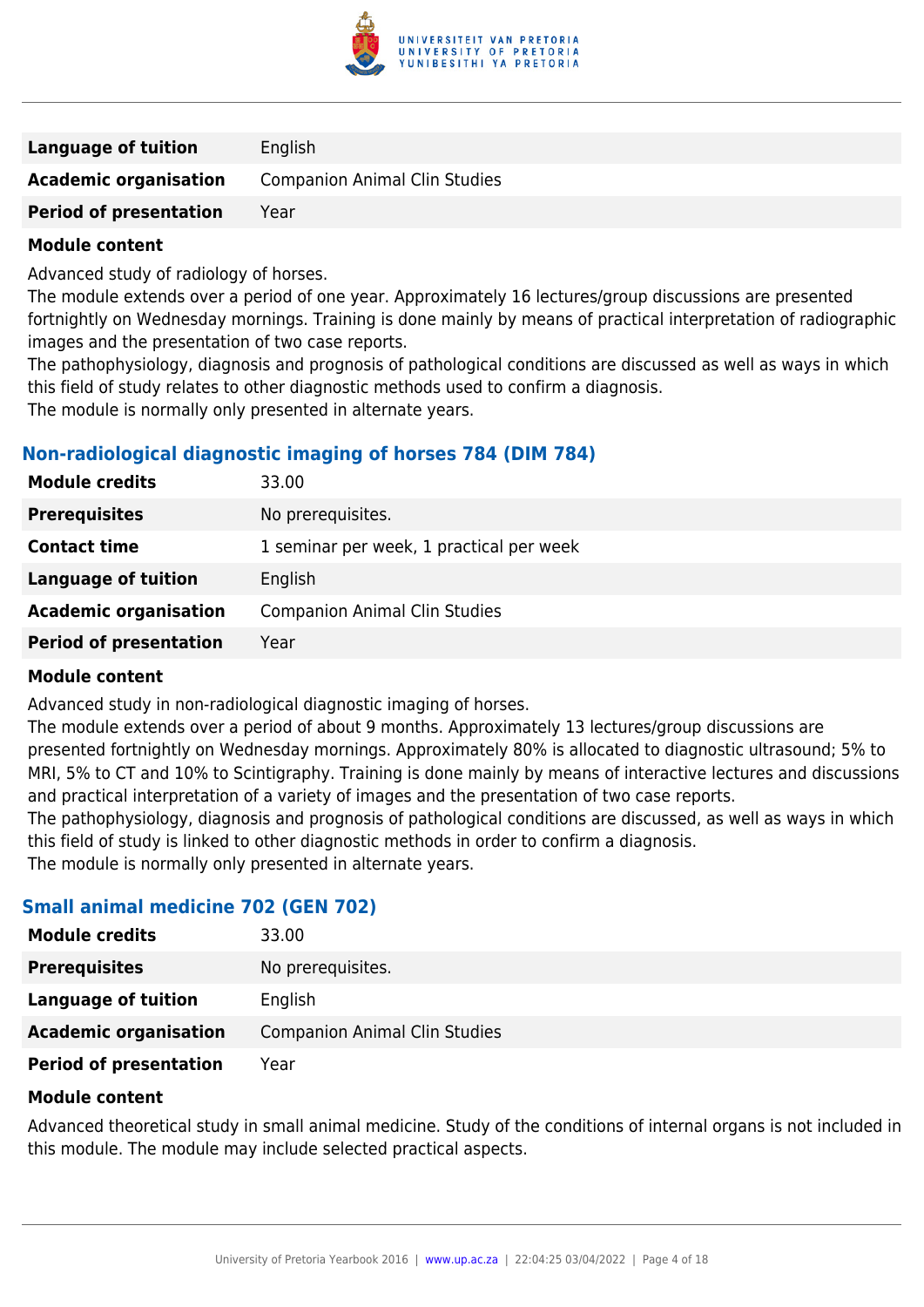

### **Equine medicine 703 (GEN 703)**

| <b>Module credits</b>         | 40.00                                |
|-------------------------------|--------------------------------------|
| <b>Prerequisites</b>          | No prerequisites.                    |
| Language of tuition           | English                              |
| <b>Academic organisation</b>  | <b>Companion Animal Clin Studies</b> |
| <b>Period of presentation</b> | Year                                 |
| Module content                |                                      |

Advanced theoretical study in equine medicine. The module may include selected practical aspects.

### **Small animal medicine 707 (GEN 707)**

| <b>Module credits</b>         | 37.00                                |
|-------------------------------|--------------------------------------|
| <b>Prerequisites</b>          | No prerequisites.                    |
| Language of tuition           | English                              |
| <b>Academic organisation</b>  | <b>Companion Animal Clin Studies</b> |
| <b>Period of presentation</b> | Year                                 |

### **Module content**

Advanced theoretical study in small animal medicine specifically applicable to conditions of the internal organs. The module may include selected practical aspects.

### **Small animal behavioural medicine 709 (GEN 709)**

| <b>Module credits</b>         | 30.00                                |
|-------------------------------|--------------------------------------|
| <b>Prerequisites</b>          | No prerequisites.                    |
| Language of tuition           | English                              |
| <b>Academic organisation</b>  | <b>Companion Animal Clin Studies</b> |
| <b>Period of presentation</b> | Year                                 |

### **Module content**

Broad-based theoretical and selected practical training in small animal behavioural medicine aimed at the provision of a high standard of clinical services in aspects of small animal behavioural medicine.

### **Clinical pathology 701 (KPA 701)**

| <b>Module credits</b>         | 32.00                                |
|-------------------------------|--------------------------------------|
| <b>Prerequisites</b>          | No prerequisites.                    |
| Language of tuition           | English                              |
| <b>Academic organisation</b>  | <b>Companion Animal Clin Studies</b> |
| <b>Period of presentation</b> | Year                                 |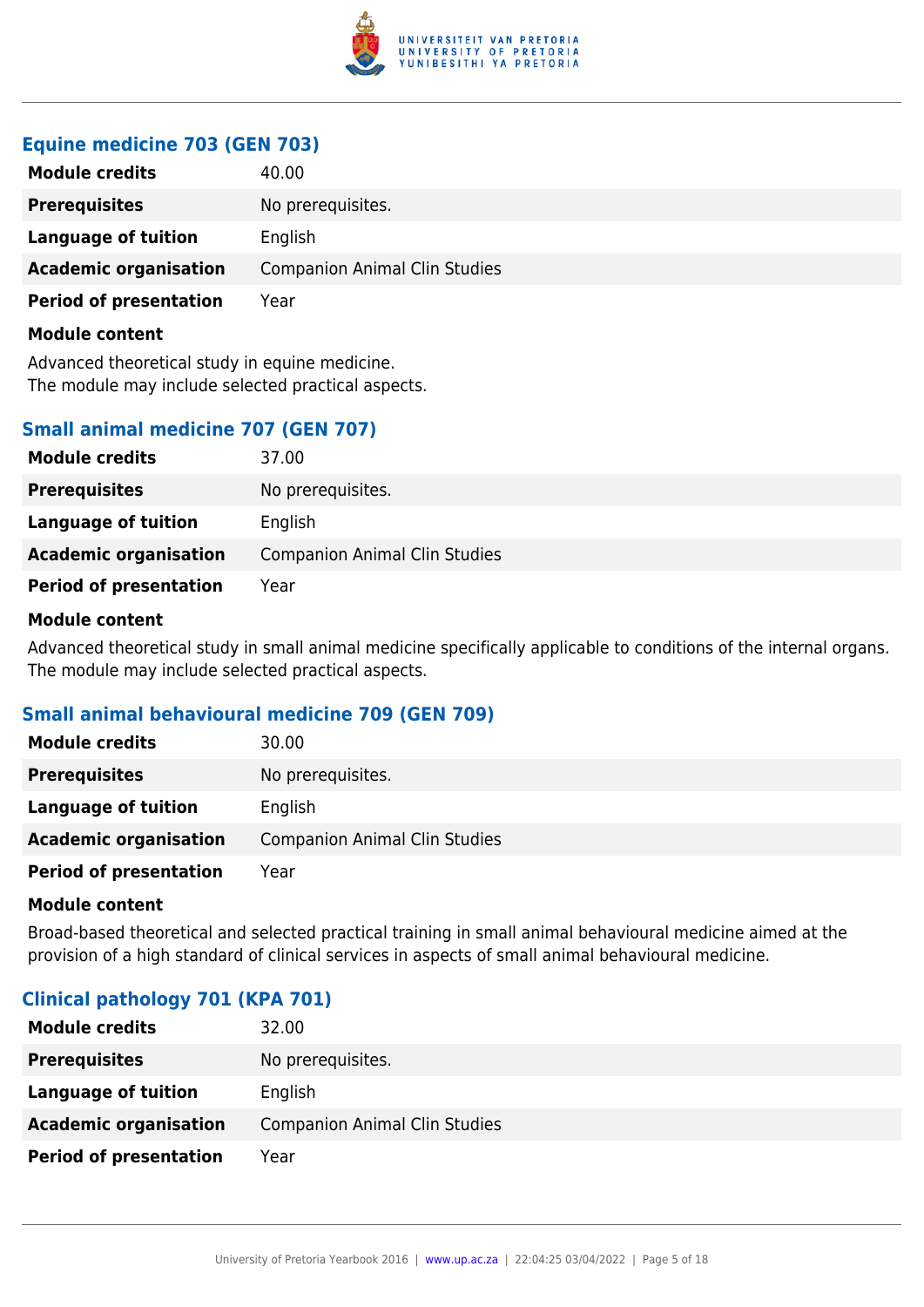

Advanced study in clinical pathology including enzymology, cytology, haematology as well as clinical pathology of the kidney.

### **Clinical pathology 702 (KPA 702)**

| <b>Module credits</b>         | 31.00                                |
|-------------------------------|--------------------------------------|
| <b>Prerequisites</b>          | No prerequisites.                    |
| Language of tuition           | English                              |
| <b>Academic organisation</b>  | <b>Companion Animal Clin Studies</b> |
| <b>Period of presentation</b> | Year                                 |

### **Module content**

Advanced study in clinical pathology including blood-gas and acid-base balance, gastro-enterology, haemostasis, diagnostic indices and principles.

### **Necropsy technique and interpretation 807 (PAT 807)**

| <b>Module credits</b>         | 28.00                        |
|-------------------------------|------------------------------|
| <b>Prerequisites</b>          | No prerequisites.            |
| Language of tuition           | English                      |
| <b>Academic organisation</b>  | <b>Paraclinical Sciences</b> |
| <b>Period of presentation</b> | Year                         |
| <b>Module content</b>         |                              |

An advanced module in necropsy techniques, interpretation and specimen collection.

### **Ophthalmological pathology 808 (PAT 808)**

| <b>Module credits</b>         | 20.00                        |
|-------------------------------|------------------------------|
| <b>Prerequisites</b>          | No prerequisites.            |
| Language of tuition           | English                      |
| <b>Academic organisation</b>  | <b>Paraclinical Sciences</b> |
| <b>Period of presentation</b> | Year                         |

### **Module content**

Macroscopic and microscopic pathology of the diseases of the eyes of domestic animals.

### **Anatomy 703 (ANG 703)**

| <b>Module credits</b>        | 32.00                  |
|------------------------------|------------------------|
| <b>Prerequisites</b>         | No prerequisites.      |
| Language of tuition          | English                |
| <b>Academic organisation</b> | Anatomy and Physiology |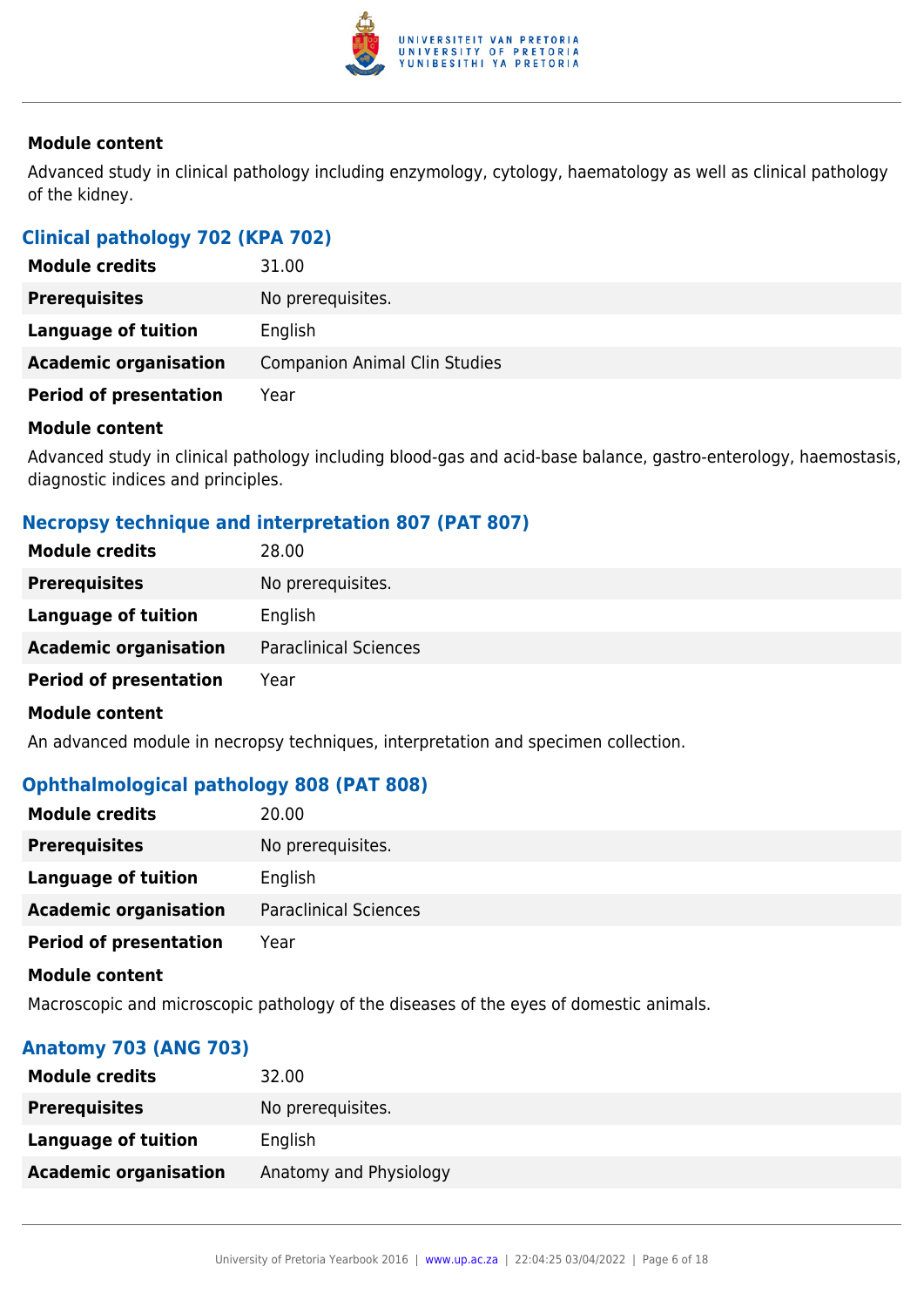

### **Period of presentation** Year

### **Module content**

An in-depth study of the osteology, arthrology, myology, angiology, neurology, splanchnology and topographical anatomy of the horse. Special attention to clinically important sections of the anatomy.

### **Anatomy 705 (ANG 705)**

| <b>Module credits</b>         | 32.00                  |
|-------------------------------|------------------------|
| <b>Prerequisites</b>          | No prerequisites.      |
| Language of tuition           | English                |
| <b>Academic organisation</b>  | Anatomy and Physiology |
| <b>Period of presentation</b> | Year                   |

### **Module content**

An in-depth study of the osteology, arthrology, myology, angiology, neurology, splanchnology and topographical anatomy of the dog. Special attention to clinically important sections of the anatomy.

### **Anatomy 774 (ANG 774)**

| <b>Module credits</b>         | 30.00                  |
|-------------------------------|------------------------|
| <b>Prerequisites</b>          | No prerequisites.      |
| <b>Language of tuition</b>    | English                |
| <b>Academic organisation</b>  | Anatomy and Physiology |
| <b>Period of presentation</b> | Year                   |

### **Module content**

The number of lectures and credits will depend on the course compiled for the student. A formal module comprises at least 6 credits.

The modules are compiled for each student individually to fulfil the specific needs of the student concerned.

### **Anaesthesiology 771 (ANV 771)**

| <b>Module credits</b>         | 30.00                                |
|-------------------------------|--------------------------------------|
| <b>Prerequisites</b>          | No prerequisites.                    |
| Language of tuition           | English                              |
| <b>Academic organisation</b>  | <b>Companion Animal Clin Studies</b> |
| <b>Period of presentation</b> | Year                                 |

### **Module content**

Advanced theoretical training on a species-orientated basis, including domestic animals (horses, dogs and cats), birds, laboratory animals and wildlife species. The module covers the latest techniques in anaesthetising compromised animals and the use of total intravenous anaesthetic techniques, positive pressure ventilation, peripheral muscle relaxants and monitor apparatus.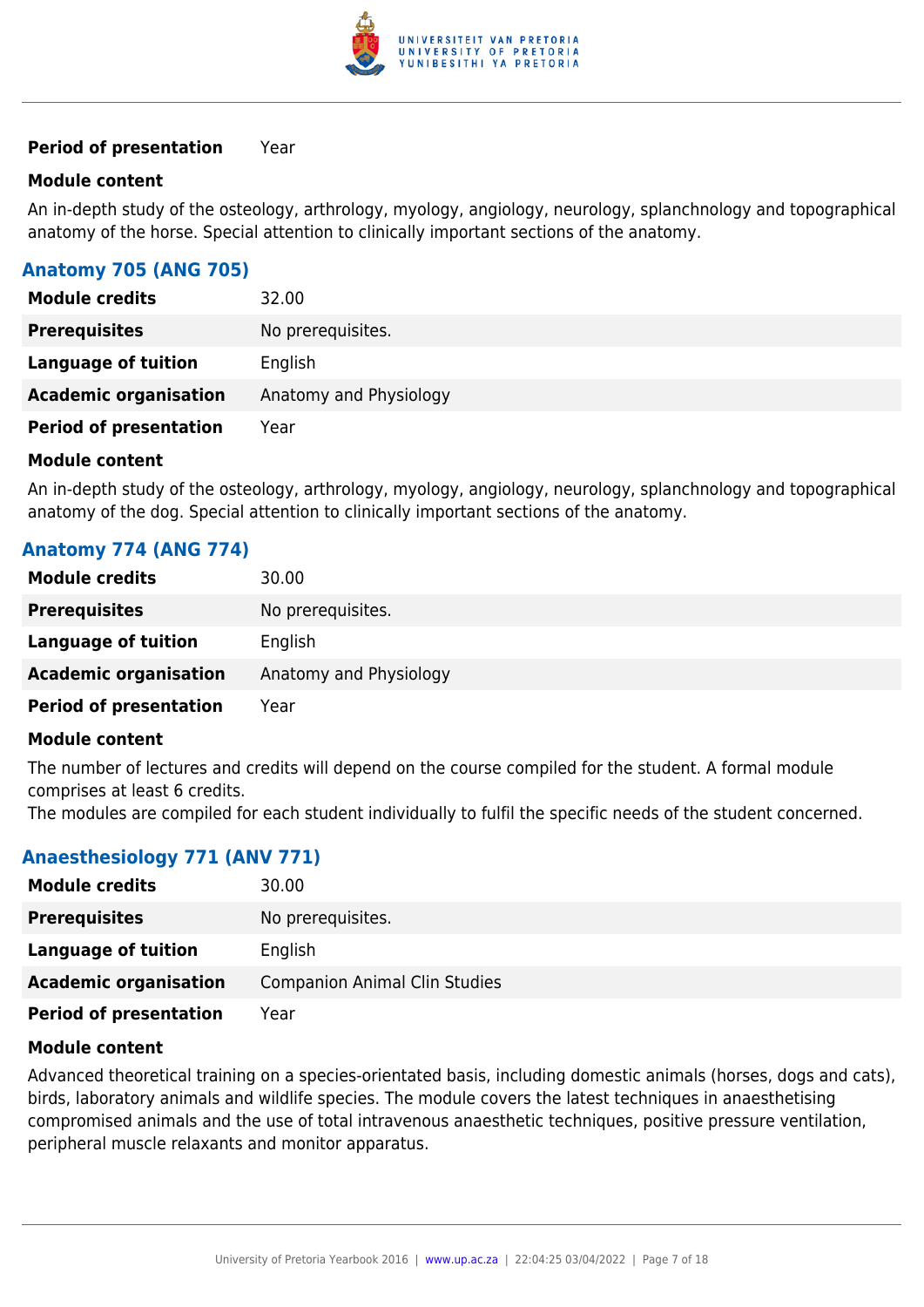

### **Surgery: Small animals 703 (CHV 703)**

| <b>Module credits</b>         | 33.00                                |
|-------------------------------|--------------------------------------|
| <b>Prerequisites</b>          | No prerequisites.                    |
| Language of tuition           | English                              |
| <b>Academic organisation</b>  | <b>Companion Animal Clin Studies</b> |
| <b>Period of presentation</b> | Year                                 |

### **Module content**

Advanced theoretical study of small animal soft tissue surgery. The module extends over a period of one year. Approximately 15 lectures/group discussions are presented every third week on Wednesday mornings and a computer based multi choice test is conducted with the completion each of each section. Training is done mainly by means of PPT presentations by the lecturer or students of specific surgical conditions and the presentation of two case reports. The course starts with disinfecting agents, detergents, aseptic technique and characteristics of different suture materials, followed by surgical oncology of all the different neoplastic conditions and reconstruction skin surgery, surgery of the Respiratory system, Gastro-intestinal surgery, and surgery of the kidneys and urology system, as well as urogenital surgery. The module is normally only presented in alternate years.

### **Surgery: Horses 704 (CHV 704)**

| <b>Module credits</b>                         | 33.00                                |
|-----------------------------------------------|--------------------------------------|
| <b>Prerequisites</b>                          | No prerequisites.                    |
| <b>Language of tuition</b>                    | English                              |
| <b>Academic organisation</b>                  | <b>Companion Animal Clin Studies</b> |
| <b>Period of presentation</b>                 | Year                                 |
| <b>Module content</b>                         |                                      |
| Advanced theoretical study of equine surgery. |                                      |

### **Physiology 787 (FSL 787)**

| <b>Module credits</b>         | 30.00                  |
|-------------------------------|------------------------|
| <b>Prerequisites</b>          | No prerequisites.      |
| <b>Language of tuition</b>    | English                |
| <b>Academic organisation</b>  | Anatomy and Physiology |
| <b>Period of presentation</b> | Year                   |
| <b>Module content</b>         |                        |

Pathophysiology of clinical syndromes.

### **Physiology 788 (FSL 788)**

| <b>Module credits</b> | 30.00             |
|-----------------------|-------------------|
| <b>Prerequisites</b>  | No prerequisites. |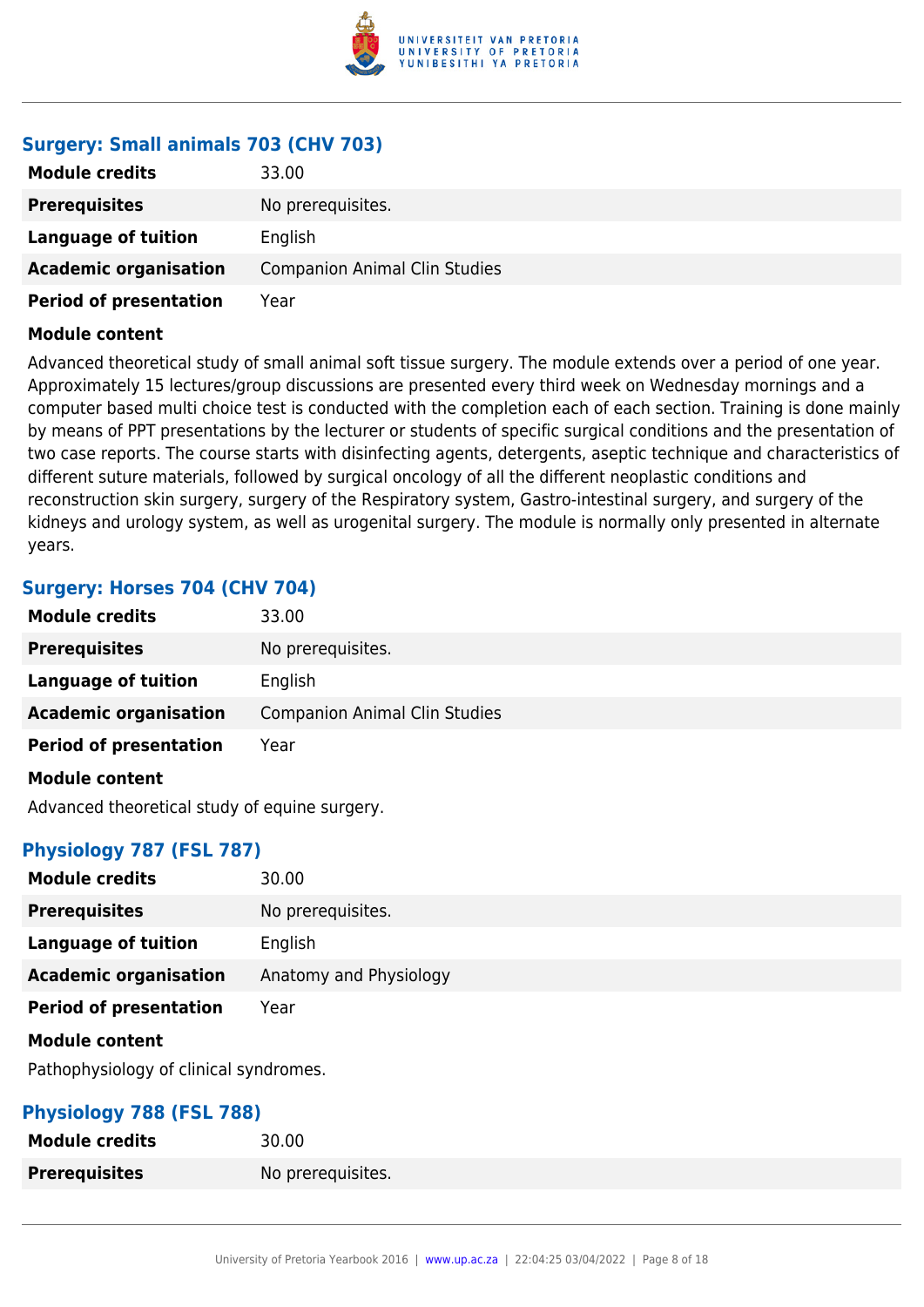

| <b>Contact time</b>           | 3 lectures per week    |
|-------------------------------|------------------------|
| Language of tuition           | English                |
| <b>Academic organisation</b>  | Anatomy and Physiology |
| <b>Period of presentation</b> | Year                   |

Physiology of a selected topic (capita selecta).

### **Ophthalmology 700 (OFM 700)**

| <b>Module credits</b>         | 30.00                                |
|-------------------------------|--------------------------------------|
| <b>Prerequisites</b>          | No prerequisites.                    |
| Language of tuition           | English                              |
| <b>Academic organisation</b>  | <b>Companion Animal Clin Studies</b> |
| <b>Period of presentation</b> | Year                                 |

### **Module content**

A year module consisting of eight theoretical and two practical sessions on ophthalmology of domestic animals (large and small animals).

The module covers the anatomy and physiology of the eye and its adnexa, examination techniques and aids, ocular therapeutics and treatment techniques, surgical and non-surgical conditions of the orbit, eyelids, third eyelid, conjunctiva, lachrymal system, cornea, sclera, anterior chamber, uvea lens, vitreous and retina, and hereditary diseases.

Practical work includes the use of instrumentation and accessories during examination and surgical procedures.

### **Clinical pharmacology 877 (FAK 877)**

| <b>Module credits</b>         | 30.00                        |
|-------------------------------|------------------------------|
| <b>Prerequisites</b>          | No prerequisites.            |
| <b>Contact time</b>           | 1 lecture per week           |
| <b>Language of tuition</b>    | English                      |
| <b>Academic organisation</b>  | <b>Paraclinical Sciences</b> |
| <b>Period of presentation</b> | Year                         |

### **Module content**

Advanced veterinary pharmacology including pharmaceutics, pharmacokinetics, pharmacotherapeutics and pharmacodynamics. Clinical pharmacology relevant to selected domesticated, exotic and wildlife species in the area of specialization (capita selecta), including species-specific therapeutic objectives and rational pharmacotherapy; specialised drug therapy pertaining to relevant species and/or organ systems; drug use control and adverse drug reactions.

### **Surgery: Small animals 705 (CHV 705)**

| <b>Module credits</b> | 33.00 |
|-----------------------|-------|
|                       |       |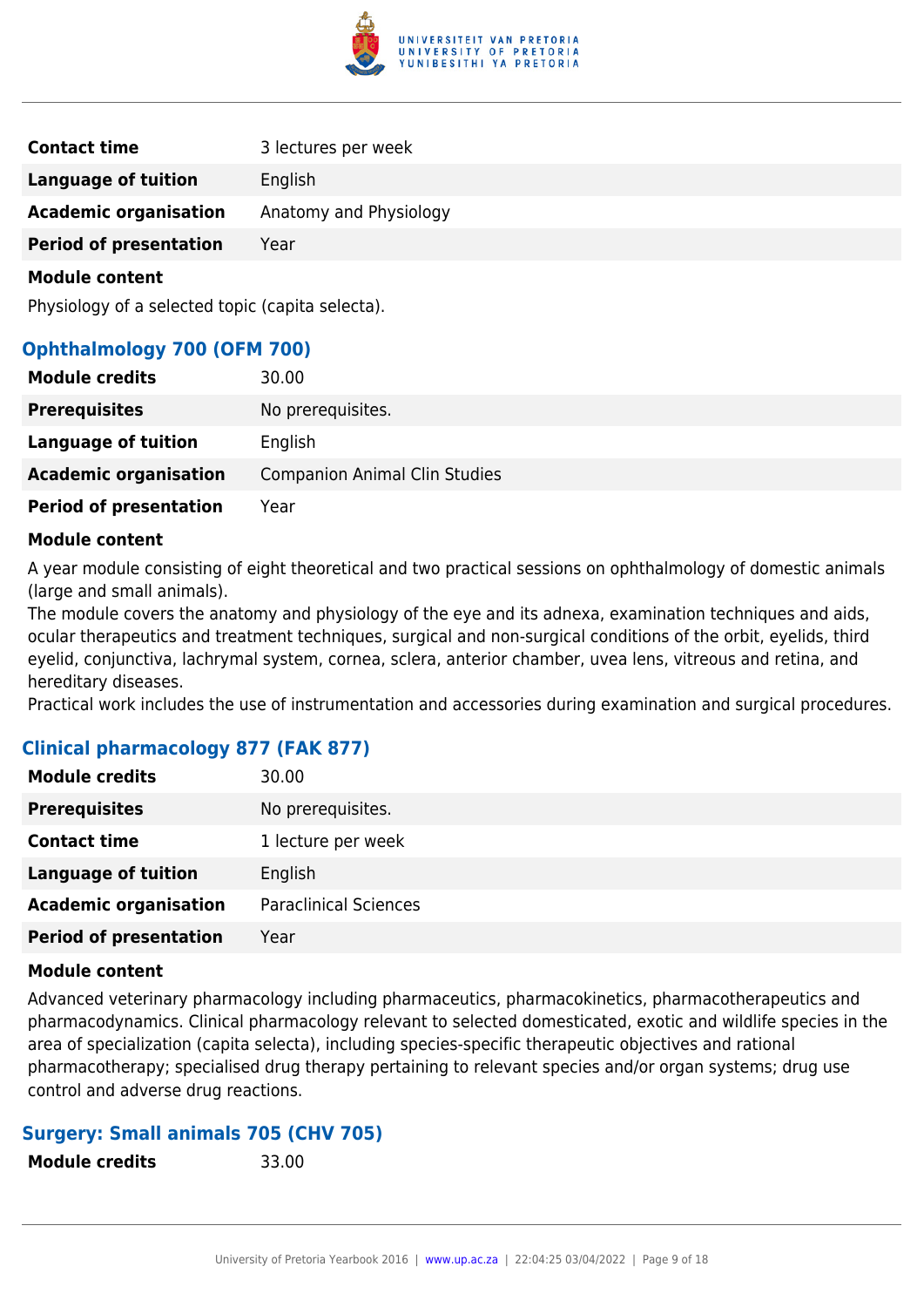

| <b>Prerequisites</b>          | No prerequisites.                    |
|-------------------------------|--------------------------------------|
| Language of tuition           | English                              |
| <b>Academic organisation</b>  | <b>Companion Animal Clin Studies</b> |
| <b>Period of presentation</b> | Year                                 |

Applicable aspects of small animal orthopaedic surgery (fractures and joints), spinal surgery and oromaxillofacial surgery. The module extends over a period of one year. Approximately 15 lectures/group discussion are presented every third week on Wednesday mornings and a computer based of PPT presentations by the lecturer or students of each surgical conditions and the presentation of two case reports. The module is normally only presented in alternate years.

### **Mechanisms of disease 871 (PAT 871)**

| <b>Module credits</b>         | 20.00                        |
|-------------------------------|------------------------------|
| <b>Language of tuition</b>    | English                      |
| <b>Academic organisation</b>  | <b>Paraclinical Sciences</b> |
| <b>Period of presentation</b> | Year                         |
| <b>Module content</b>         |                              |

### Mechanisms of disease (for Medicine students)

### **Histology 800 (HIS 800)**

| <b>Module credits</b>         | 20.00                  |
|-------------------------------|------------------------|
| Language of tuition           | English                |
| <b>Academic organisation</b>  | Anatomy and Physiology |
| <b>Period of presentation</b> | Year                   |

### **Module content**

An in-depth comparative study of light microscopical structure and detailed ultrastructure of all the tissues and organs of domestic animals, birds and selected wildlife species.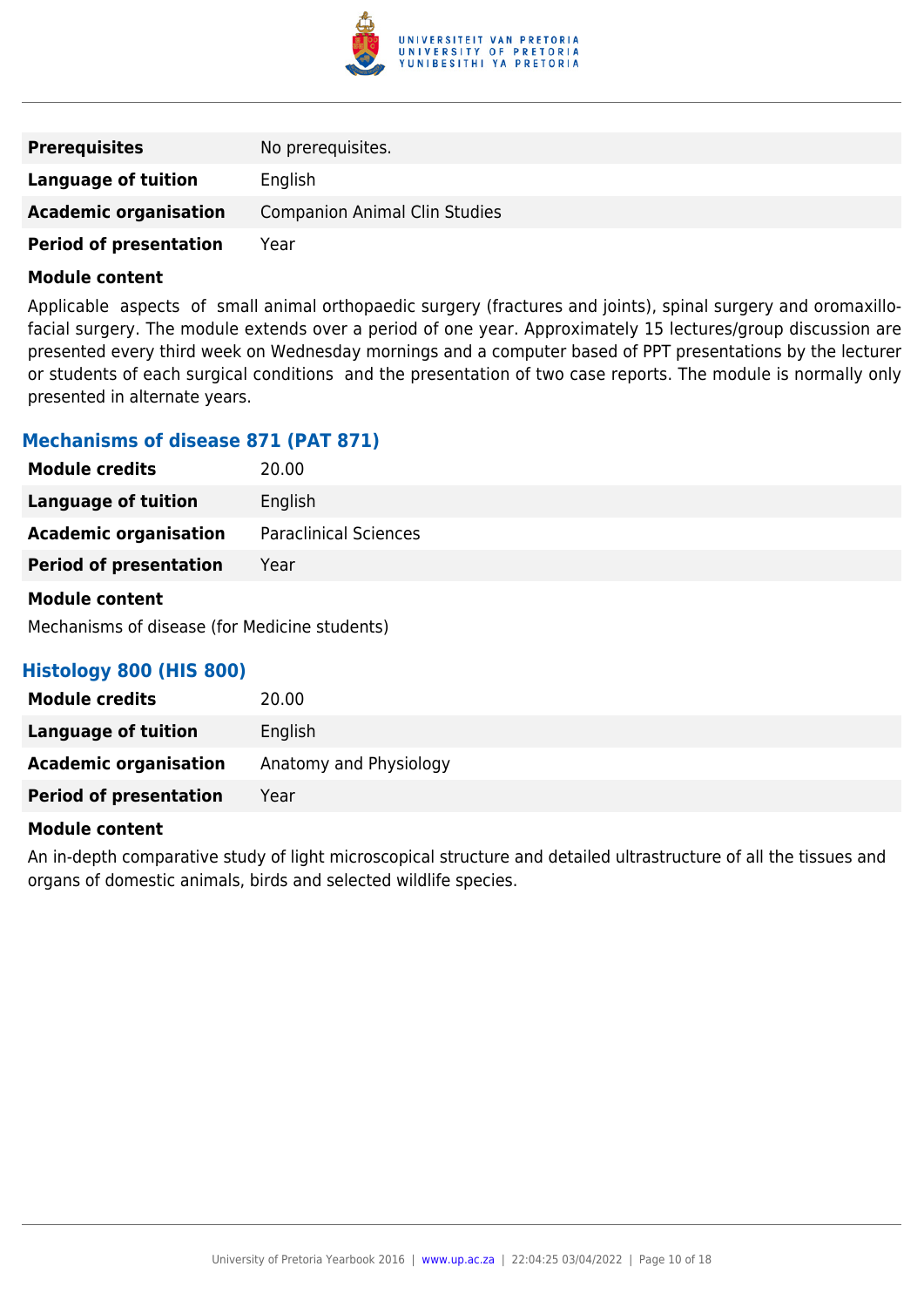

### Curriculum: Final year

**Minimum credits: 60**

### **Core modules**

### **Radiology: Dogs and cats 781 (DIM 781)**

| <b>Module credits</b>         | 39.00                                |
|-------------------------------|--------------------------------------|
| <b>Prerequisites</b>          | No prerequisites.                    |
| Language of tuition           | English                              |
| <b>Academic organisation</b>  | <b>Companion Animal Clin Studies</b> |
| <b>Period of presentation</b> | Year                                 |

### **Module content**

Advanced study of radiology of dogs and cats.

The module extends over a period of one year. Approximately 18 lectures/group discussions are presented fortnightly on Wednesday mornings. Training is done mainly by means of practical interpretation of radiographic images and the presentation of 2 case reports.

The pathophysiology, diagnosis and prognosis of pathological conditions are discussed, as well as ways in which this field of study is linked to other diagnostic methods in order to confirm a diagnosis.

The module is normally only presented in alternate years.

### **Non-radiological diagnostic imaging of dogs and cats 782 (DIM 782)**

| <b>Module credits</b>         | 30.00                                |
|-------------------------------|--------------------------------------|
| <b>Prerequisites</b>          | No prerequisites.                    |
| Language of tuition           | English                              |
| <b>Academic organisation</b>  | <b>Companion Animal Clin Studies</b> |
| <b>Period of presentation</b> | Year                                 |

### **Module content**

Advanced study in non-radiological diagnostic imaging of dogs and cats.

The module extends over a period of about 8 months. Approximately 12 lectures/group discussions are presented fortnightly on Wednesday mornings. Approximately 76% is allocated to diagnostic ultrasound; 8% to MRI, CT and Scintigraphy each respectively. Training is done mainly by means of interactive lectures and discussions and practical interpretation of a variety of images and the presentation of two case reports. The pathophysiology, diagnosis and prognosis of pathological conditions are discussed, as well as ways in which this field of study is linked to other diagnostic methods in order to confirm a diagnosis. The module is normally only presented in alternate years.

### **Radiology: Horses 783 (DIM 783)**

| <b>Module credits</b> | 33.00                                                               |
|-----------------------|---------------------------------------------------------------------|
| <b>Prerequisites</b>  | No prerequisites.                                                   |
| <b>Contact time</b>   | 1 lecture per week, 1 discussion class per week, 1 seminar per week |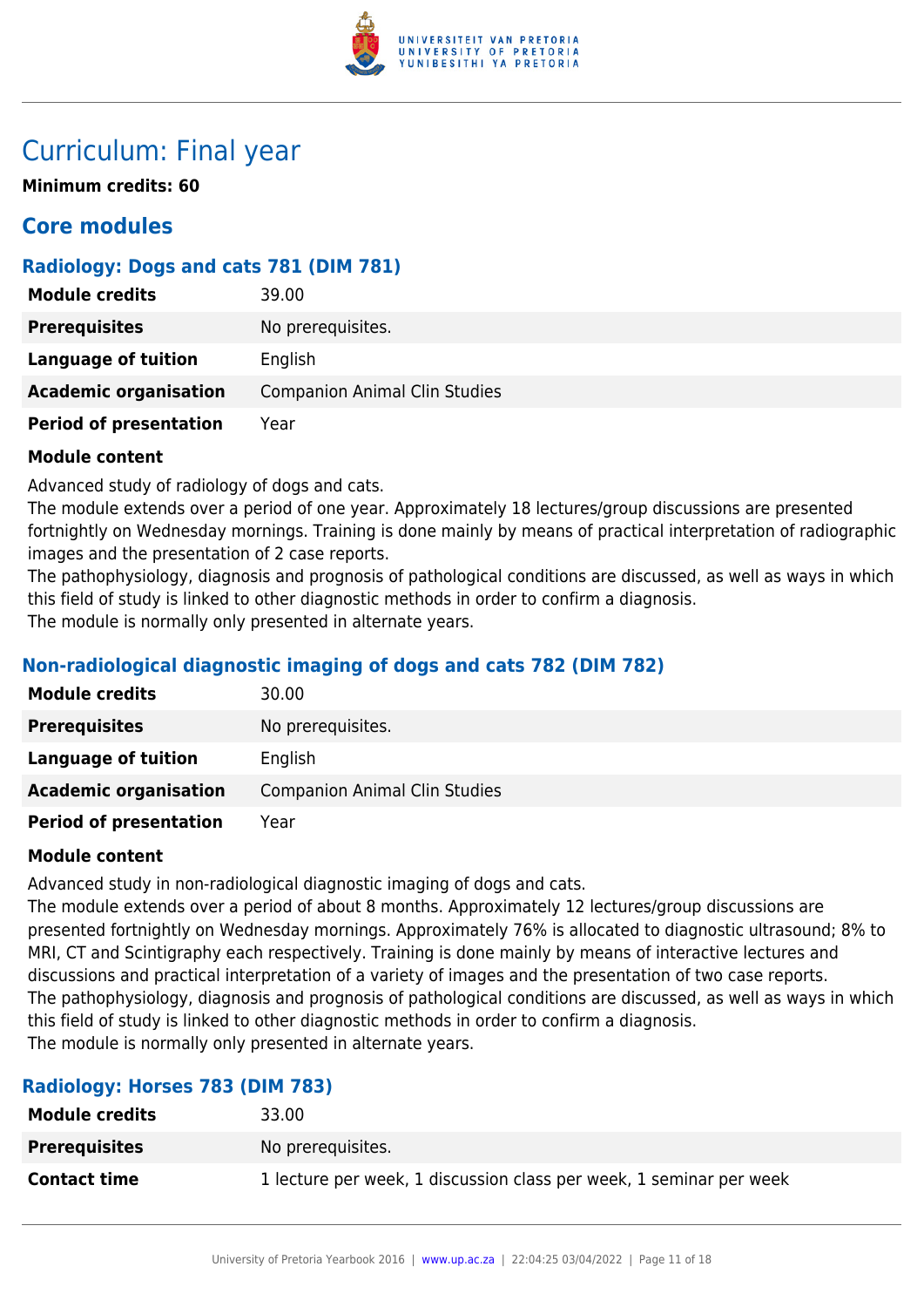

| <b>Language of tuition</b>    | English                              |
|-------------------------------|--------------------------------------|
| <b>Academic organisation</b>  | <b>Companion Animal Clin Studies</b> |
| <b>Period of presentation</b> | Year                                 |

Advanced study of radiology of horses.

The module extends over a period of one year. Approximately 16 lectures/group discussions are presented fortnightly on Wednesday mornings. Training is done mainly by means of practical interpretation of radiographic images and the presentation of two case reports.

The pathophysiology, diagnosis and prognosis of pathological conditions are discussed as well as ways in which this field of study relates to other diagnostic methods used to confirm a diagnosis.

The module is normally only presented in alternate years.

### **Non-radiological diagnostic imaging of horses 784 (DIM 784)**

| 33.00                                    |
|------------------------------------------|
| No prerequisites.                        |
| 1 seminar per week, 1 practical per week |
| English                                  |
| <b>Companion Animal Clin Studies</b>     |
| Year                                     |
|                                          |

### **Module content**

Advanced study in non-radiological diagnostic imaging of horses.

The module extends over a period of about 9 months. Approximately 13 lectures/group discussions are presented fortnightly on Wednesday mornings. Approximately 80% is allocated to diagnostic ultrasound; 5% to MRI, 5% to CT and 10% to Scintigraphy. Training is done mainly by means of interactive lectures and discussions and practical interpretation of a variety of images and the presentation of two case reports.

The pathophysiology, diagnosis and prognosis of pathological conditions are discussed, as well as ways in which this field of study is linked to other diagnostic methods in order to confirm a diagnosis.

The module is normally only presented in alternate years.

### **Small animal medicine 702 (GEN 702)**

| <b>Module credits</b>         | 33.00                                |
|-------------------------------|--------------------------------------|
| <b>Prerequisites</b>          | No prerequisites.                    |
| Language of tuition           | English                              |
| <b>Academic organisation</b>  | <b>Companion Animal Clin Studies</b> |
| <b>Period of presentation</b> | Year                                 |

### **Module content**

Advanced theoretical study in small animal medicine. Study of the conditions of internal organs is not included in this module. The module may include selected practical aspects.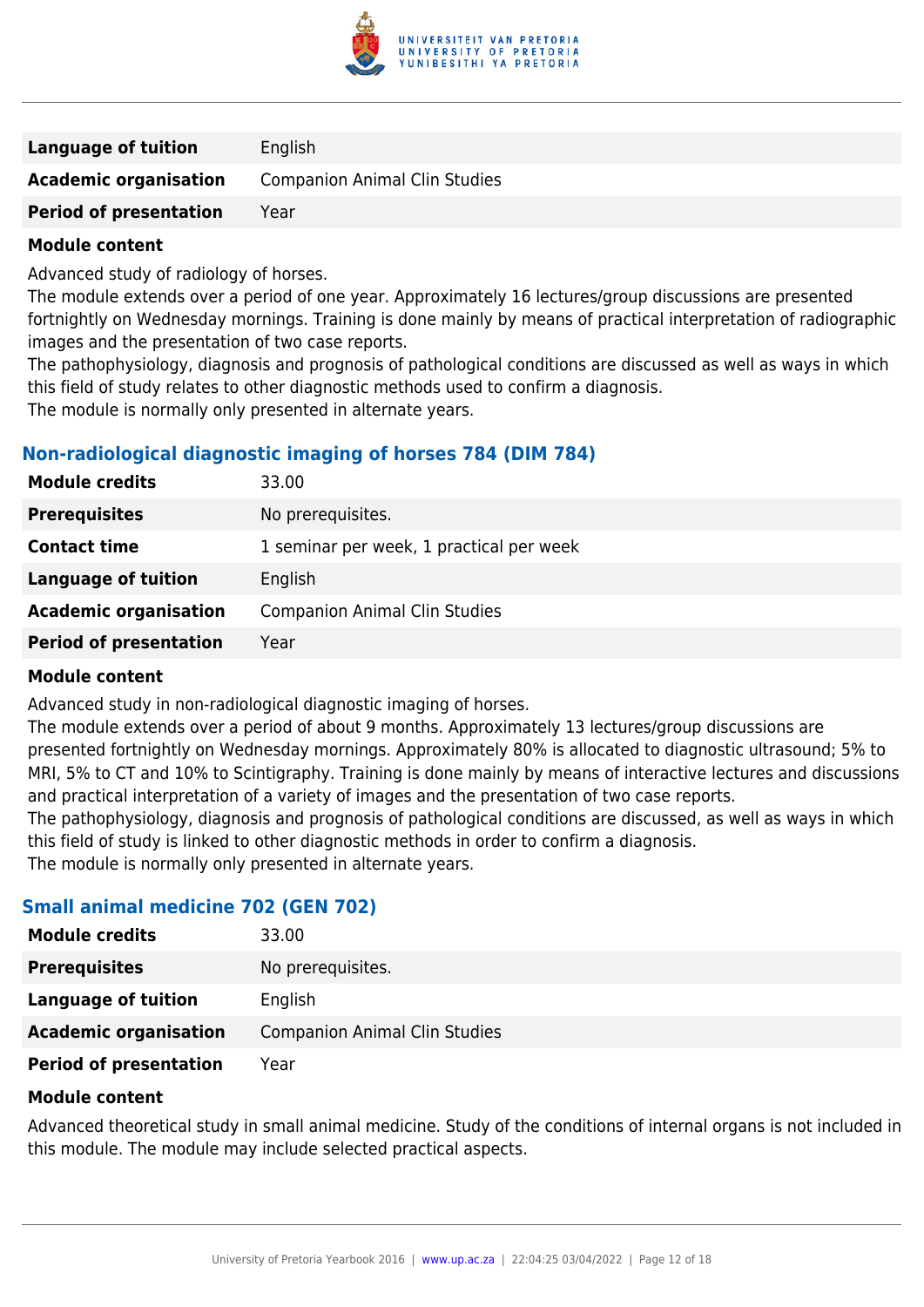

### **Equine medicine 703 (GEN 703)**

| <b>Module credits</b>         | 40.00                                |
|-------------------------------|--------------------------------------|
| <b>Prerequisites</b>          | No prerequisites.                    |
| Language of tuition           | English                              |
| <b>Academic organisation</b>  | <b>Companion Animal Clin Studies</b> |
| <b>Period of presentation</b> | Year                                 |
| Module content                |                                      |

Advanced theoretical study in equine medicine. The module may include selected practical aspects.

### **Small animal medicine 707 (GEN 707)**

| <b>Module credits</b>         | 37.00                                |
|-------------------------------|--------------------------------------|
| <b>Prerequisites</b>          | No prerequisites.                    |
| Language of tuition           | English                              |
| <b>Academic organisation</b>  | <b>Companion Animal Clin Studies</b> |
| <b>Period of presentation</b> | Year                                 |

### **Module content**

Advanced theoretical study in small animal medicine specifically applicable to conditions of the internal organs. The module may include selected practical aspects.

### **Small animal behavioural medicine 709 (GEN 709)**

| <b>Module credits</b>         | 30.00                                |
|-------------------------------|--------------------------------------|
| <b>Prerequisites</b>          | No prerequisites.                    |
| Language of tuition           | English                              |
| <b>Academic organisation</b>  | <b>Companion Animal Clin Studies</b> |
| <b>Period of presentation</b> | Year                                 |

### **Module content**

Broad-based theoretical and selected practical training in small animal behavioural medicine aimed at the provision of a high standard of clinical services in aspects of small animal behavioural medicine.

### **Clinical pathology 701 (KPA 701)**

| <b>Module credits</b>         | 32.00                                |
|-------------------------------|--------------------------------------|
| <b>Prerequisites</b>          | No prerequisites.                    |
| Language of tuition           | English                              |
| <b>Academic organisation</b>  | <b>Companion Animal Clin Studies</b> |
| <b>Period of presentation</b> | Year                                 |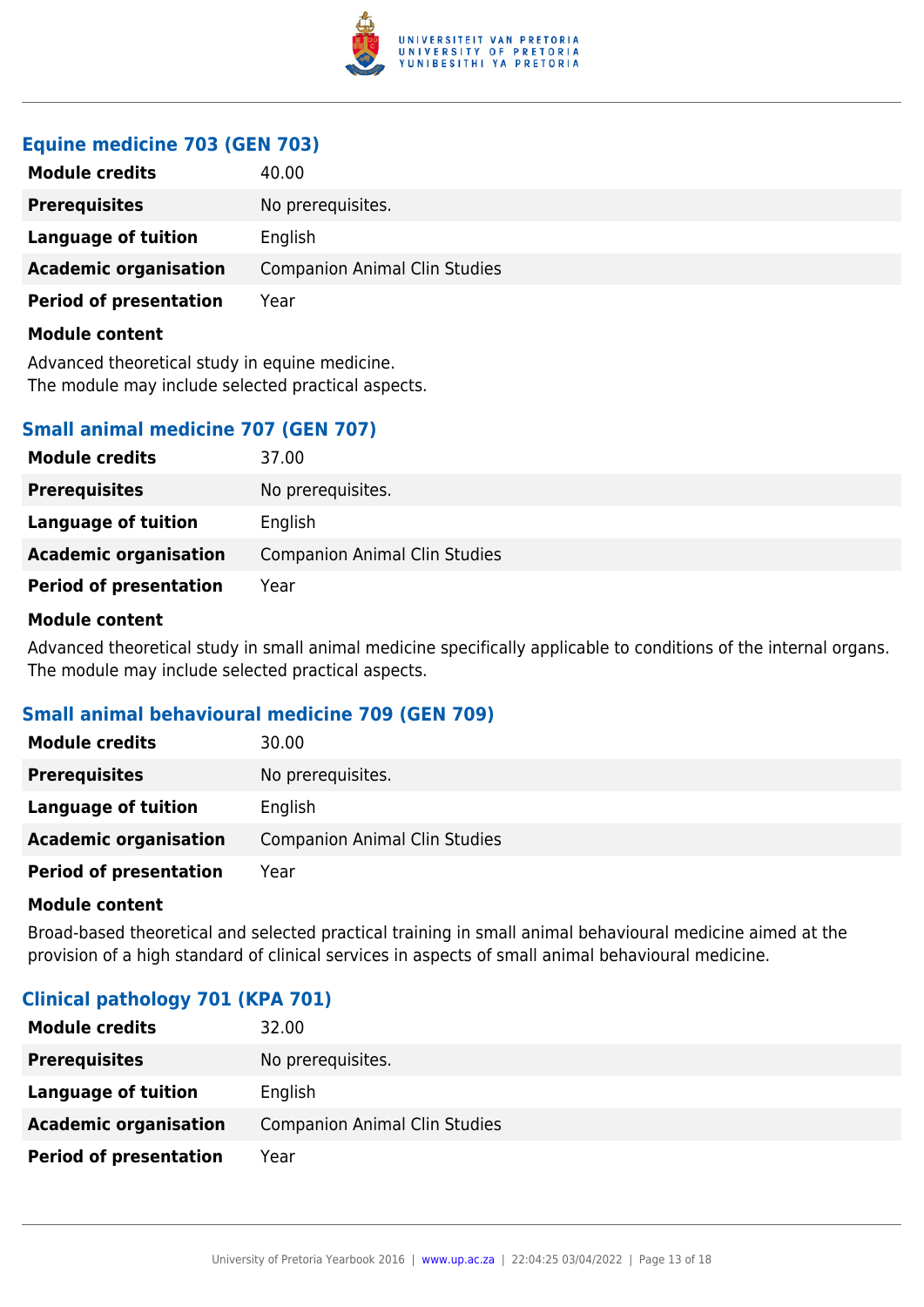

Advanced study in clinical pathology including enzymology, cytology, haematology as well as clinical pathology of the kidney.

### **Clinical pathology 702 (KPA 702)**

| <b>Module credits</b>         | 31.00                                |
|-------------------------------|--------------------------------------|
| <b>Prerequisites</b>          | No prerequisites.                    |
| Language of tuition           | English                              |
| <b>Academic organisation</b>  | <b>Companion Animal Clin Studies</b> |
| <b>Period of presentation</b> | Year                                 |

### **Module content**

Advanced study in clinical pathology including blood-gas and acid-base balance, gastro-enterology, haemostasis, diagnostic indices and principles.

### **Necropsy technique and interpretation 807 (PAT 807)**

| <b>Module credits</b>         | 28.00                        |
|-------------------------------|------------------------------|
| <b>Prerequisites</b>          | No prerequisites.            |
| Language of tuition           | English                      |
| <b>Academic organisation</b>  | <b>Paraclinical Sciences</b> |
| <b>Period of presentation</b> | Year                         |
| <b>Module content</b>         |                              |

An advanced module in necropsy techniques, interpretation and specimen collection.

### **Ophthalmological pathology 808 (PAT 808)**

| <b>Module credits</b>         | 20.00                        |
|-------------------------------|------------------------------|
| <b>Prerequisites</b>          | No prerequisites.            |
| Language of tuition           | English                      |
| <b>Academic organisation</b>  | <b>Paraclinical Sciences</b> |
| <b>Period of presentation</b> | Year                         |

### **Module content**

Macroscopic and microscopic pathology of the diseases of the eyes of domestic animals.

### **Anatomy 703 (ANG 703)**

| <b>Module credits</b>        | 32.00                  |
|------------------------------|------------------------|
| <b>Prerequisites</b>         | No prerequisites.      |
| Language of tuition          | English                |
| <b>Academic organisation</b> | Anatomy and Physiology |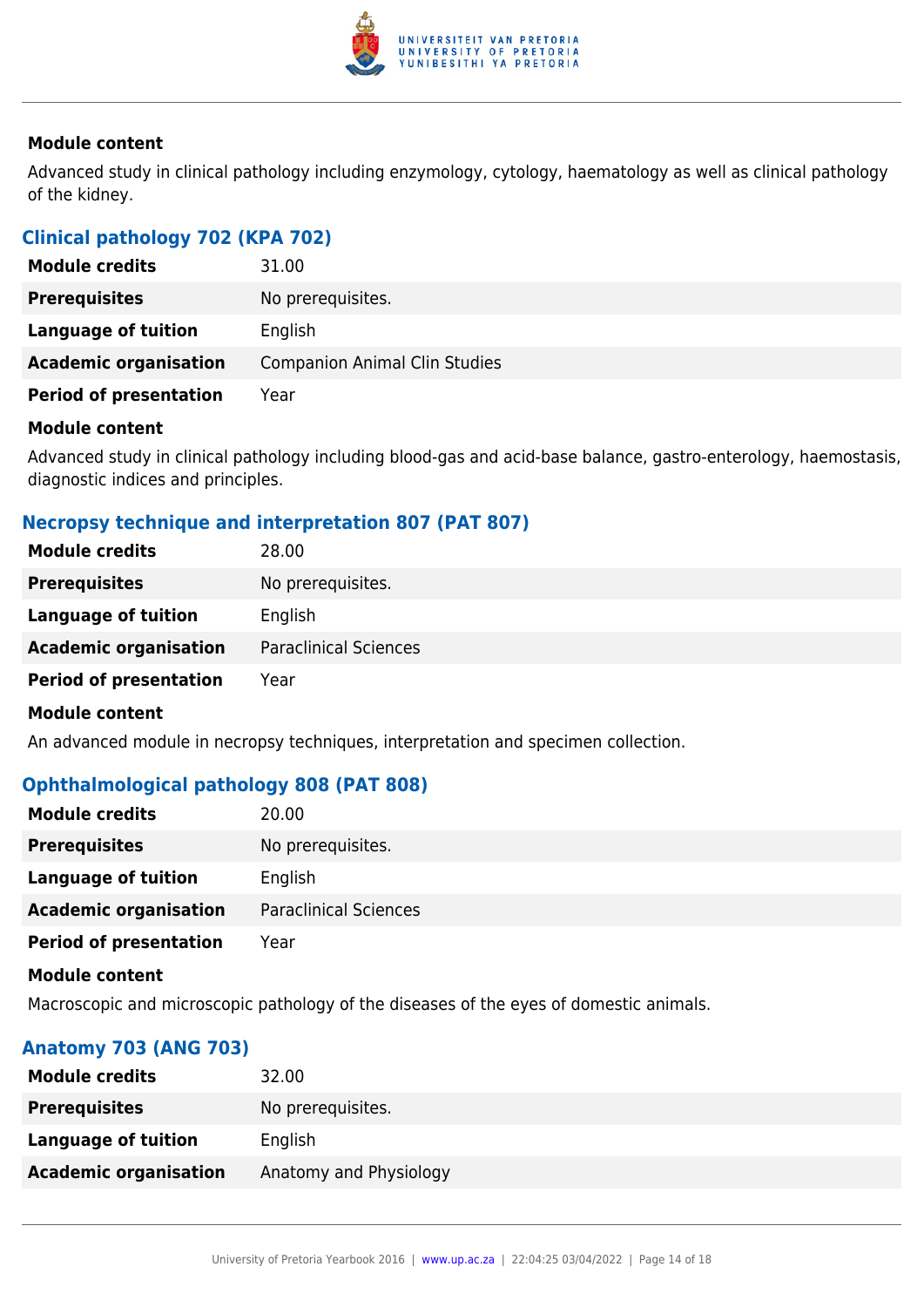

### **Period of presentation** Year

### **Module content**

An in-depth study of the osteology, arthrology, myology, angiology, neurology, splanchnology and topographical anatomy of the horse. Special attention to clinically important sections of the anatomy.

### **Anatomy 705 (ANG 705)**

| <b>Module credits</b>         | 32.00                  |
|-------------------------------|------------------------|
| <b>Prerequisites</b>          | No prerequisites.      |
| Language of tuition           | English                |
| <b>Academic organisation</b>  | Anatomy and Physiology |
| <b>Period of presentation</b> | Year                   |

### **Module content**

An in-depth study of the osteology, arthrology, myology, angiology, neurology, splanchnology and topographical anatomy of the dog. Special attention to clinically important sections of the anatomy.

### **Anatomy 774 (ANG 774)**

| <b>Module credits</b>         | 30.00                  |
|-------------------------------|------------------------|
| <b>Prerequisites</b>          | No prerequisites.      |
| <b>Language of tuition</b>    | English                |
| <b>Academic organisation</b>  | Anatomy and Physiology |
| <b>Period of presentation</b> | Year                   |

### **Module content**

The number of lectures and credits will depend on the course compiled for the student. A formal module comprises at least 6 credits.

The modules are compiled for each student individually to fulfil the specific needs of the student concerned.

### **Anaesthesiology 771 (ANV 771)**

| <b>Module credits</b>         | 30.00                                |
|-------------------------------|--------------------------------------|
| <b>Prerequisites</b>          | No prerequisites.                    |
| Language of tuition           | English                              |
| <b>Academic organisation</b>  | <b>Companion Animal Clin Studies</b> |
| <b>Period of presentation</b> | Year                                 |

### **Module content**

Advanced theoretical training on a species-orientated basis, including domestic animals (horses, dogs and cats), birds, laboratory animals and wildlife species. The module covers the latest techniques in anaesthetising compromised animals and the use of total intravenous anaesthetic techniques, positive pressure ventilation, peripheral muscle relaxants and monitor apparatus.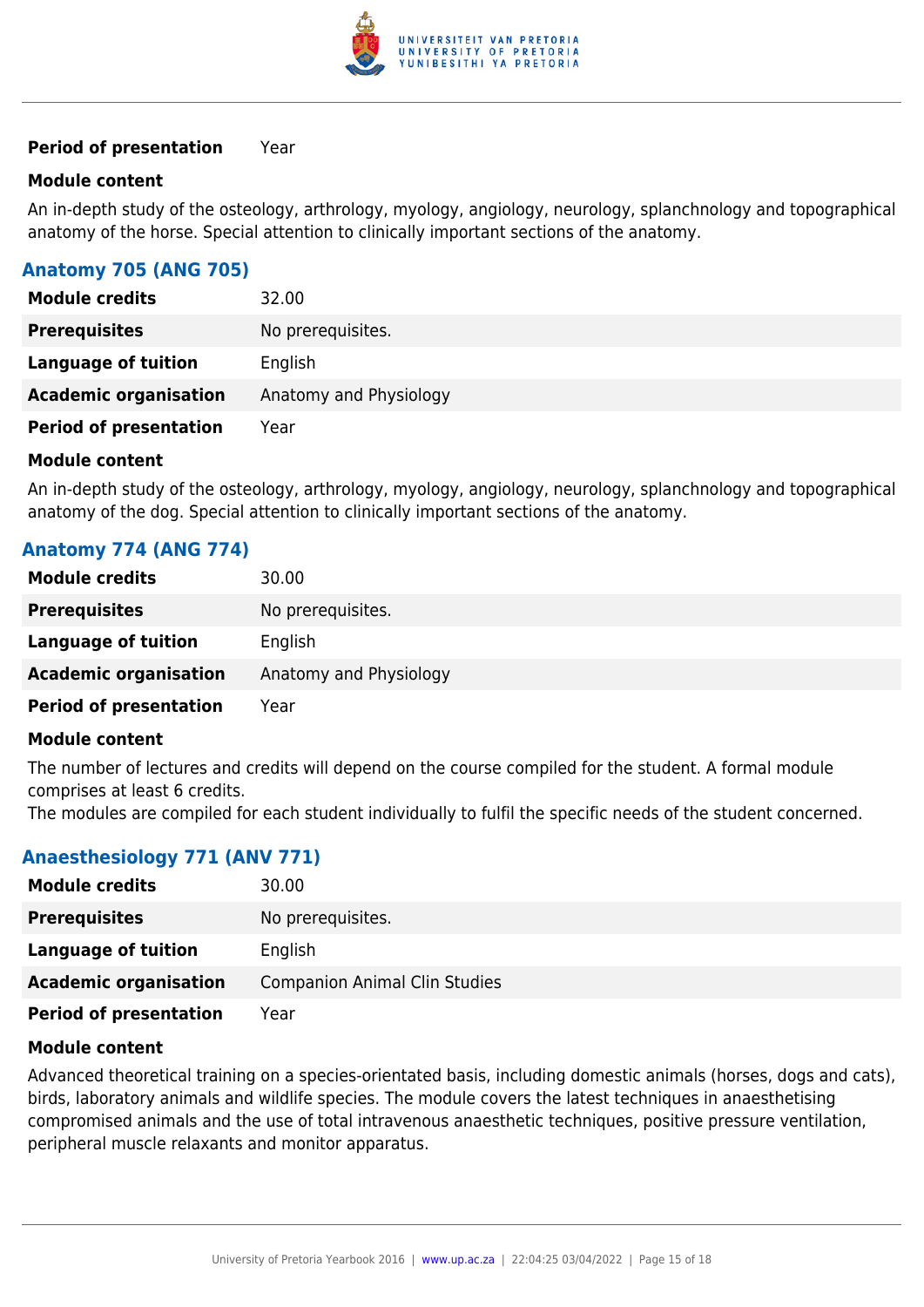

### **Surgery: Small animals 703 (CHV 703)**

| <b>Module credits</b>         | 33.00                                |
|-------------------------------|--------------------------------------|
| <b>Prerequisites</b>          | No prerequisites.                    |
| Language of tuition           | English                              |
| <b>Academic organisation</b>  | <b>Companion Animal Clin Studies</b> |
| <b>Period of presentation</b> | Year                                 |

### **Module content**

Advanced theoretical study of small animal soft tissue surgery. The module extends over a period of one year. Approximately 15 lectures/group discussions are presented every third week on Wednesday mornings and a computer based multi choice test is conducted with the completion each of each section. Training is done mainly by means of PPT presentations by the lecturer or students of specific surgical conditions and the presentation of two case reports. The course starts with disinfecting agents, detergents, aseptic technique and characteristics of different suture materials, followed by surgical oncology of all the different neoplastic conditions and reconstruction skin surgery, surgery of the Respiratory system, Gastro-intestinal surgery, and surgery of the kidneys and urology system, as well as urogenital surgery. The module is normally only presented in alternate years.

### **Surgery: Horses 704 (CHV 704)**

| <b>Module credits</b>                         | 33.00                                |
|-----------------------------------------------|--------------------------------------|
| <b>Prerequisites</b>                          | No prerequisites.                    |
| <b>Language of tuition</b>                    | English                              |
| <b>Academic organisation</b>                  | <b>Companion Animal Clin Studies</b> |
| <b>Period of presentation</b>                 | Year                                 |
| <b>Module content</b>                         |                                      |
| Advanced theoretical study of equine surgery. |                                      |

### **Physiology 787 (FSL 787)**

| <b>Module credits</b>         | 30.00                  |
|-------------------------------|------------------------|
| <b>Prerequisites</b>          | No prerequisites.      |
| <b>Language of tuition</b>    | English                |
| <b>Academic organisation</b>  | Anatomy and Physiology |
| <b>Period of presentation</b> | Year                   |
| <b>Module content</b>         |                        |

Pathophysiology of clinical syndromes.

### **Physiology 788 (FSL 788)**

| <b>Module credits</b> | 30.00             |
|-----------------------|-------------------|
| <b>Prerequisites</b>  | No prerequisites. |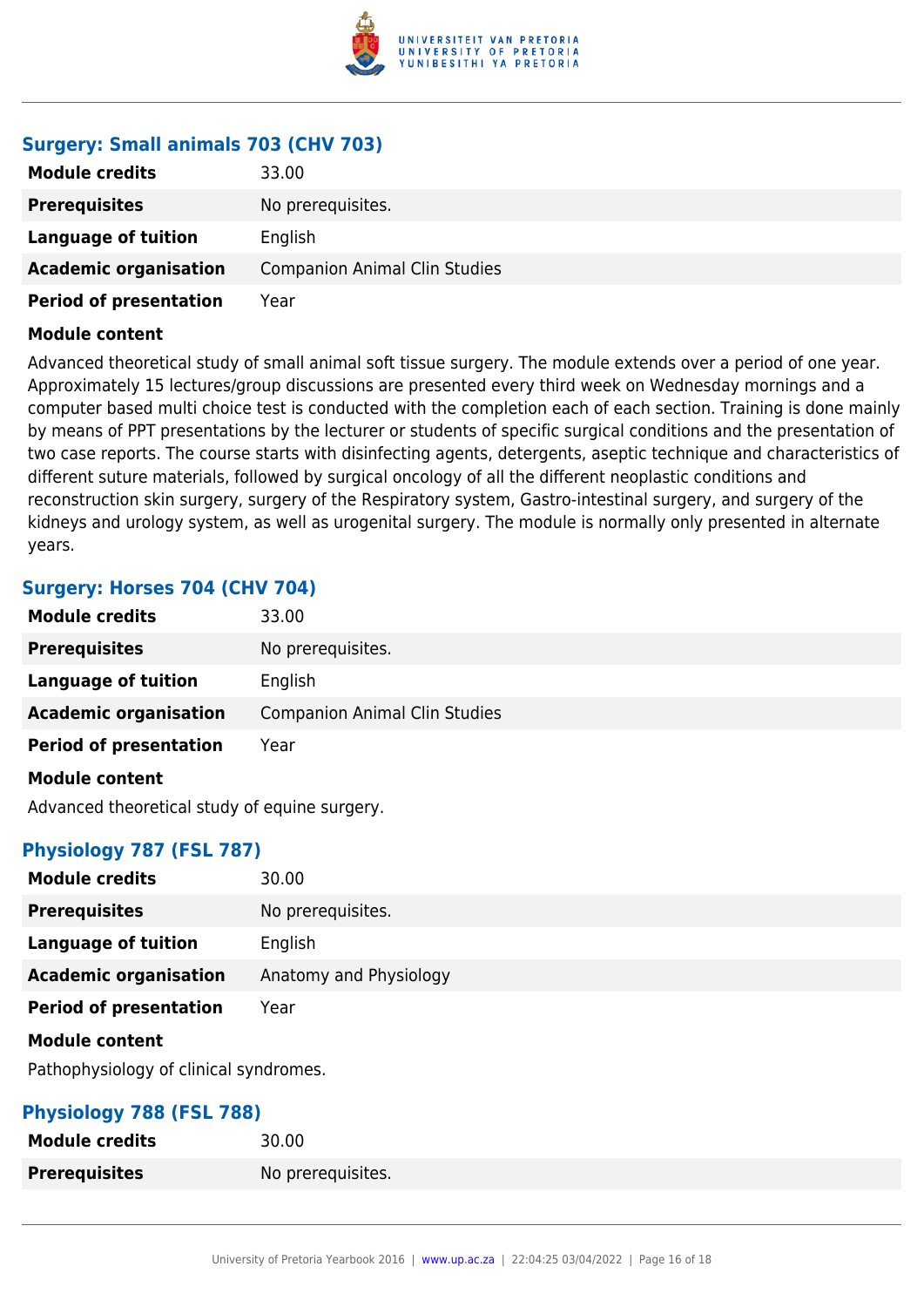

| <b>Contact time</b>           | 3 lectures per week    |
|-------------------------------|------------------------|
| <b>Language of tuition</b>    | English                |
| <b>Academic organisation</b>  | Anatomy and Physiology |
| <b>Period of presentation</b> | Year                   |

Physiology of a selected topic (capita selecta).

### **Ophthalmology 700 (OFM 700)**

| <b>Module credits</b>         | 30.00                                |
|-------------------------------|--------------------------------------|
| <b>Prerequisites</b>          | No prerequisites.                    |
| Language of tuition           | English                              |
| <b>Academic organisation</b>  | <b>Companion Animal Clin Studies</b> |
| <b>Period of presentation</b> | Year                                 |

### **Module content**

A year module consisting of eight theoretical and two practical sessions on ophthalmology of domestic animals (large and small animals).

The module covers the anatomy and physiology of the eye and its adnexa, examination techniques and aids, ocular therapeutics and treatment techniques, surgical and non-surgical conditions of the orbit, eyelids, third eyelid, conjunctiva, lachrymal system, cornea, sclera, anterior chamber, uvea lens, vitreous and retina, and hereditary diseases.

Practical work includes the use of instrumentation and accessories during examination and surgical procedures.

### **Clinical pharmacology 877 (FAK 877)**

| <b>Module credits</b>         | 30.00                        |
|-------------------------------|------------------------------|
| <b>Prerequisites</b>          | No prerequisites.            |
| <b>Contact time</b>           | 1 lecture per week           |
| <b>Language of tuition</b>    | English                      |
| <b>Academic organisation</b>  | <b>Paraclinical Sciences</b> |
| <b>Period of presentation</b> | Year                         |

### **Module content**

Advanced veterinary pharmacology including pharmaceutics, pharmacokinetics, pharmacotherapeutics and pharmacodynamics. Clinical pharmacology relevant to selected domesticated, exotic and wildlife species in the area of specialization (capita selecta), including species-specific therapeutic objectives and rational pharmacotherapy; specialised drug therapy pertaining to relevant species and/or organ systems; drug use control and adverse drug reactions.

### **Surgery: Small animals 705 (CHV 705)**

| <b>Module credits</b> | 33.00 |
|-----------------------|-------|
|                       |       |